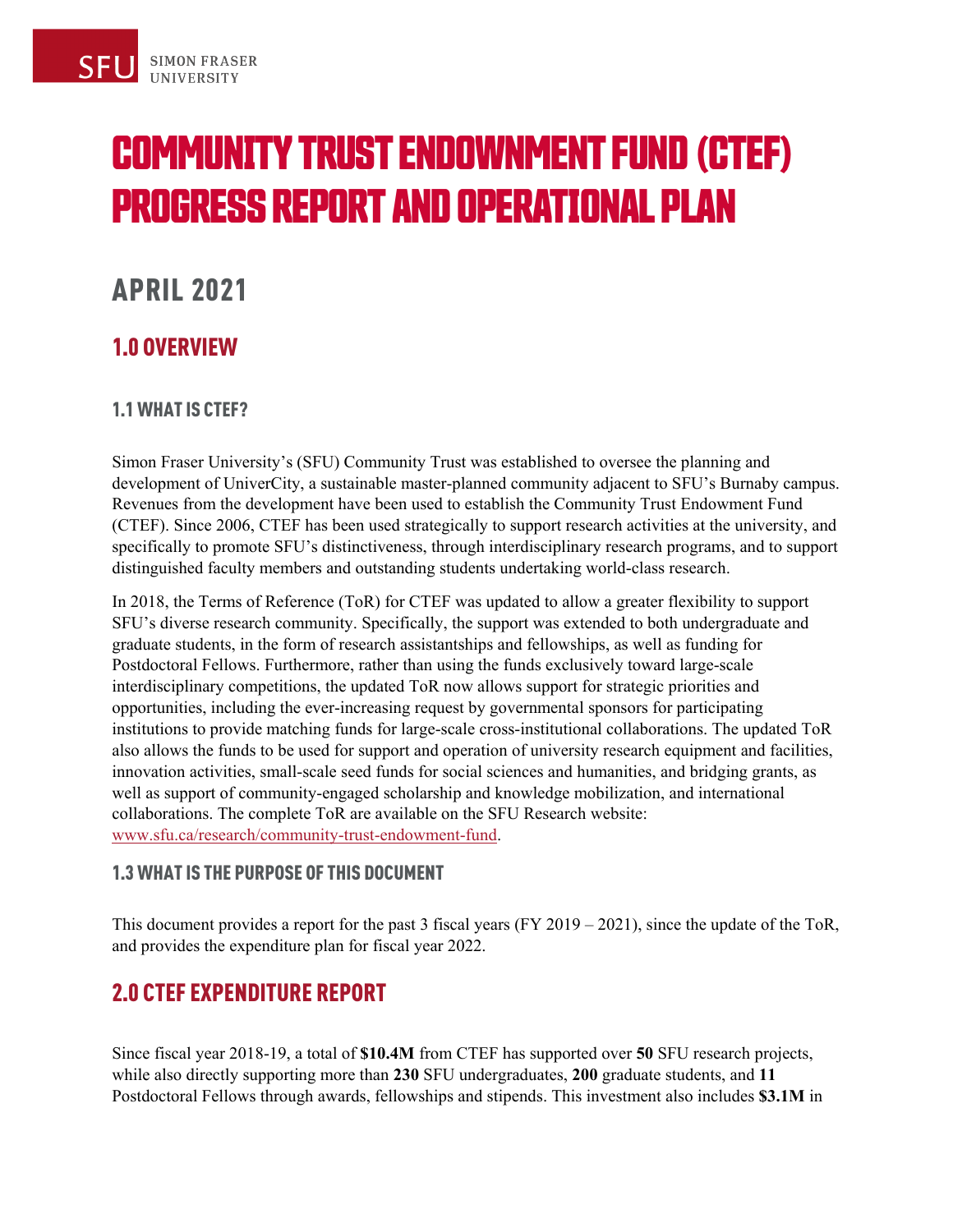new research infrastructure, including custom research and collaboration space for the WearTech Labs university core facility in a new building in the City of Surrey. CTEF investment was also leveraged to return almost **\$20M** in sponsored research income from external sources to SFU through the provision of **\$1.6M** in matching funds to support strategic projects.

#### 2.1 CTEF EXPENDITURES BY CATEGORY

| Category                                      | 2018-2019   | 2019-2020   | 2020-2021   |
|-----------------------------------------------|-------------|-------------|-------------|
| <b>Strategic Priorities and Opportunities</b> | 772,000     | 721,637     | 1,316,950   |
| Student and Postdoctoral Support              | 635,946     | 1,143,250   | 947,874     |
| Research Equipment and Facilities             | 3,316,037   | 85,964      | 299,340     |
| Seed Funds for Research Projects              | 91,281      | 205,500     | 90,000      |
| <b>International Research Activities</b>      | 223,750     | 173,748     | 60,000      |
| Community-Engaged Scholarship                 | 80,000      | 100,000     | 115,250     |
| <b>Total</b>                                  | \$5,119,015 | \$2,320,414 | \$2,939,414 |

Table 1. CTEF Expenditures by ToR Category, Fiscal 2019-2021.

#### 2.2 STRATEGIC PRIORITIES AND OPPORTUNITIES

The largest expense category, Strategic Priorities and Opportunities refers to the varied initiatives that advance SFU's Strategic Research Plan (SRP) and flexibly allows for the university to respond to emerging opportunities. These projects are defined by their potential to raise the profile of the university broadly, and their ability to position SFU competitively both nationally and internationally. These initiatives help attract top researchers and students to SFU and align with federal and provincial government priorities. Strategic priorities also serve to build partnerships with external entities, including other academic institutions and industry. Furthermore, these opportunities have served to create meaningful relationships with local communities. Some notable examples include recruitment of two Canada 150 Research Chairs, the extraordinary success of five Canada Foundation for Innovation's (CFI) Innovation Fund projects, SFU's leadership of three new Social Sciences and Humanities Research Council Partnership Grants, hosting the Canadian Statistical Sciences Institute, hosting Kids Brain Health Network, and numerous high-profile projects through the Network Centres of Excellence, Genome Canada, Canadian Institutes of Health Research, Natural Sciences and Engineering Research Council and most recently, Public Health Agency of Canada. In 2020-21, CTEF was also allocated to support research and operational activities of SFU's Big Data Initiative and SFU's Partnerships Hub (SPH).

| Table 2. Strategic Priorities and Opportunities by subcategory, Fiscal 2019-2021. |  |  |
|-----------------------------------------------------------------------------------|--|--|
|                                                                                   |  |  |

|           | Faculty<br>Awards | Startup<br>Grants | Interdisciplinary<br>Teams | Matching<br>Grants | Big<br>Data/SPH | <b>Total</b> |
|-----------|-------------------|-------------------|----------------------------|--------------------|-----------------|--------------|
| 2018-2019 |                   | 100,000           | 227,000                    | 445,000            |                 | \$772,000    |
| 2019-2020 | 80,012            | 90,000            | 361,125                    | 190,500            |                 | \$721,637    |
| 2020-2021 | 166,950           | 190,000           |                            | 160,000            | 800,000         | \$1,316,950  |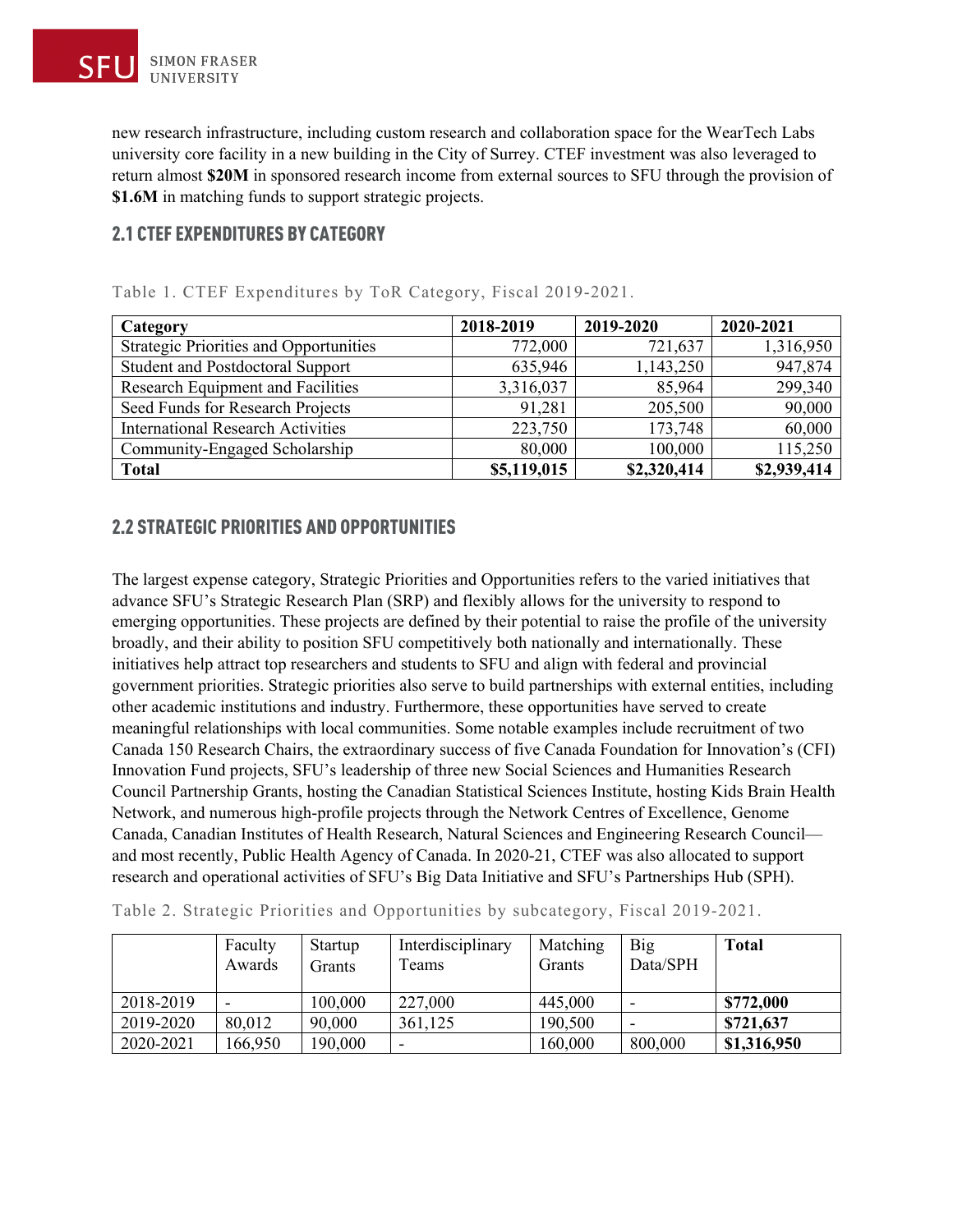#### 2.2.1 FACULTY AWARDS

As a joint initiative between the Vice-President, Academic and Provost and Vice-President, Research & International, SFU has established the [Distinguished SFU Professor program](http://www.sfu.ca/vpacademic/committees_taskforces/standing_committees/distinguished-sfu-professors.html) to recognize outstanding research faculty. To date, **\$247,000** from CTEF has been used to recognize **15** researchers with this prize, across all faculties. These professors are not only nationally or internationally accomplished in their respective research field, but they share their work with the public through lectures, panels and presentations. The SFU Distinguished Professors are leaders whose research contribute to making the world a better place.

#### 2.2.2 WHAT ARE MATCHING FUNDS?

Increasingly, governmental funding agencies provide large-scale funding envelopes for cross-institutional collaborations to advance breakthroughs in Canadian research. These programs often require 'matching funds', whereby participating institutions, or industry collaborators, are required to contribute cash and inkind resources towards the research project.

Over the past three years, SFU has led several such network and partnership projects, and participated in many more as a collaborator. The primary source of cash contributions to these research projects has been CTEF, for a total of **\$1.6M—**not including student support (see below). Significantly, these matching funds have been leveraged to generate research income of almost **\$20M** from external sponsors, supporting 17 projects over a diverse range of disciplines, including Arts & Humanities, Social Sciences & Management, Health Sciences, Natural Sciences, and Engineering. These projects have established SFU researchers as leaders in their communities, enhanced SFU's reputation internationally, and contributed significantly to knowledge mobilization and community engagement.

#### 2.3 STUDENT AND POSTDOCTORAL SUPPORT

Over the past three years, just over **\$2.7M** from CTEF has provided direct support to more than **230** SFU undergraduates, **200** graduate students, and **11** Postdoctoral Fellows through awards, fellowships and stipends. A great share of this funding is distributed through the Office of Graduate and Postdoctoral Studies, as Graduate Fellowships or Undergraduate Student Research Awards (USRA). This figure also includes support for students working under the rubric of **36** large-scale national research collaborations, which SFU researchers either led, or in which they participated as co-applicants.

| Research Support            | 2018-2019 | 2019-2020   | 2020-2021 |
|-----------------------------|-----------|-------------|-----------|
| <b>Graduate Students</b>    | 285,946   | 459,750     | 389,374   |
| Undergraduate Students      |           | 384,500     | 328,500   |
| <b>Postdoctoral Fellows</b> | 210,000   | 234,000     | 230,000   |
| Other Research Personnel    | 140,000   | 65,000      |           |
| Total                       | \$635,946 | \$1,143,250 | \$947,874 |

Table 3. Direct research support for Students and Postdoctoral Fellows, Fiscal 2019-2021.

Note that in 2018-19, Undergraduate Student Research Awards were paid from the University Priority Fund (\$290,000) and other sources (\$113,000), which are no longer available.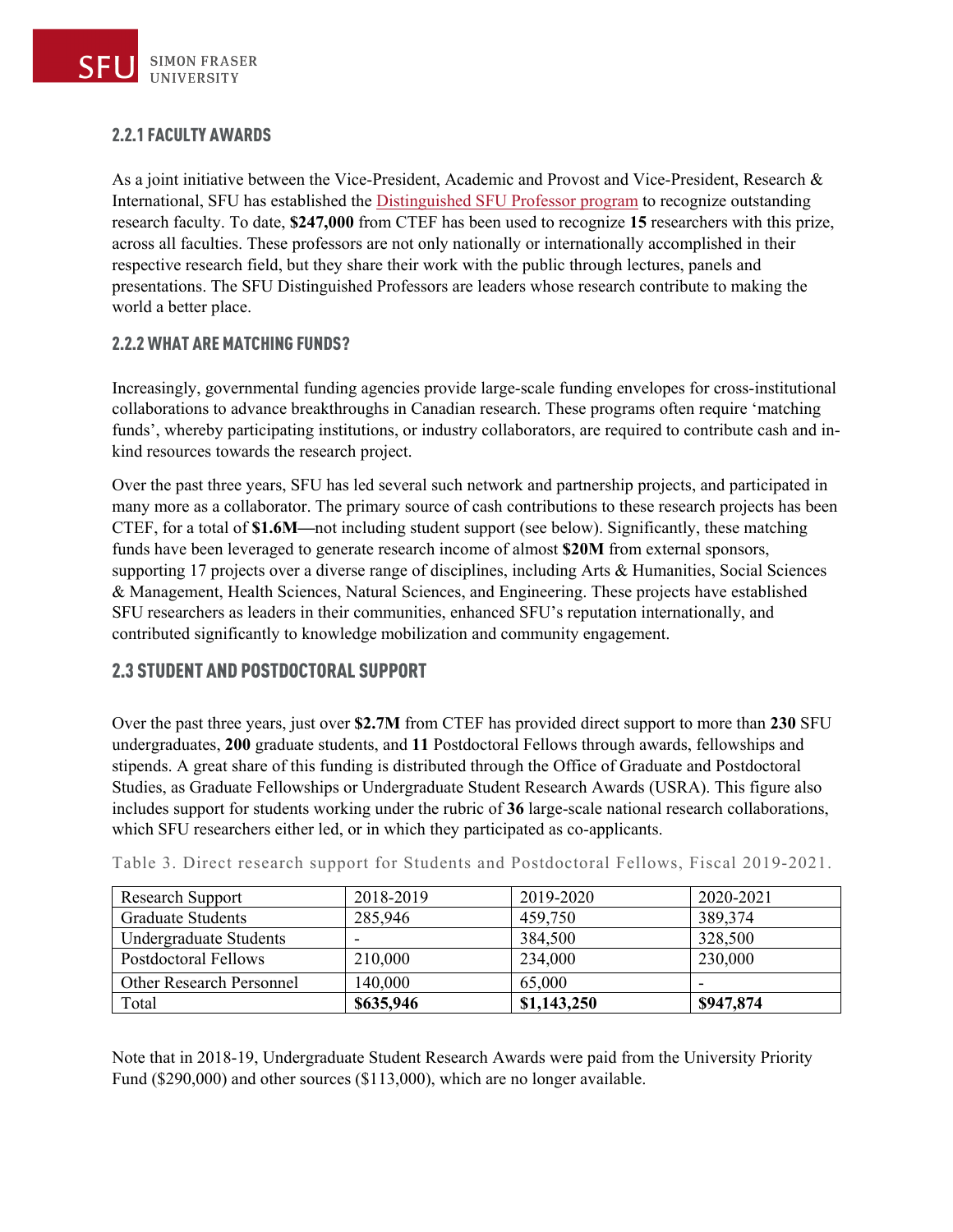#### 2.3.1 SELECTED STUDENT AND POSTDOCTORAL HIGHLIGHTS

#### OMICS Data Science Research Cluster

Genomics is an established SFU research strength that is featured in both the Big Data and Health Technology and Health Solutions research cluster in the Strategic Research Plan. Led by Professors Fiona Brinkman (Molecular Biology and Biochemistry) and Martin Ester (Computer Science), the OMICS Data Science Research Cluster is a group of multidisciplinary SFU researchers working in the areas of computational genomics, proteomics, metabolomics, and other -omics, at the intersection of computer science, mathematics and life sciences. This program trains graduate students to apply computational methods to areas of interest to physicians and public health agencies, involving genetic causes of hereditary and acquired human illness, personalized treatment of hereditary and acquired human illness, impact and application of genetics to public health and disease prevention, and role of genetic diversity within human populations. To date, **two Postdoctoral Fellows** and **six PhD students** in this program have received direct support from CTEF, for a total of **\$160,000**.

#### Imaging Research

Medical imaging research supports the development of the Big Data and Health Technology and Health Solutions research clusters in the strategic research plan. Dr. Karteek Popuri, a Senior Postdoctoral Fellow working under the supervision of Professor Mirza Faisal Beg (Engineering Science), has been a key contributor to Imaging Research at SFU, and helped increase SFU's research capacity in neuroscience and neuroinformatics. In 2019, Popuri was the recipient of the 2019 Canadian Open Neuroscience Platform (CONP) research scholar award.

During the 2018-2019 tenure of the CTEF award, Popuri worked on the development of a user-friendly web portal to access the submission queue on Compute Canada cluster Cedar, and populating this portal with common neuroimaging pipelines, thereby enabling these pipelines to be widely available to SFU researchers on the Cedar network. In addition, Popuri advanced the development of a meta-scheduler that federates all the clusters within the national Compute Canada network into a single unified queue with dynamic and adaptive load-balancing across these clusters. He also made himself available to provide research consultancy services to researchers across SFU campus interested in High Performance Computing or image processing. Popuri was supported by a CTEF award, valued at **\$50,000**.

#### Quantum Computing

Quantum Computing is an emerging area of strength at SFU and is the subject of one of our largest current CFI awards (\$19M, awarded in 2017). It is included in our Strategic Research plan in both the Big Data and New Materials and Technology for Sustainability research clusters. Dr. Daniel Higginbottom, a Postdoctoral Fellow working under the supervision of Dr. Stephanie Simmons (Physics) joined SFU in October 2018. He has been crucial to the development of quantum research at SFU, both through his direct contributions, and indirectly through enabling Simmons to focus on institutional quantum efforts, including the **\$17M Quantum Algorithm Institute** at SFU. Simmons' lab supports a team of 10 graduate students and research personnel.

Higginbottom was nominated and waitlisted for a federal Banting Fellowship, ranking 28 out of 181 applications received nationally. He also contributed to the quantum computing lab by purchasing and successfully configuring a \$400,000 ultra-low light spectrometer along with designing and building a cryogenic confocal microscope. During this time, he authored two published papers, and presented five talks, and enabled Simmons to publish nine papers, file five patents, and supervise the completion of eight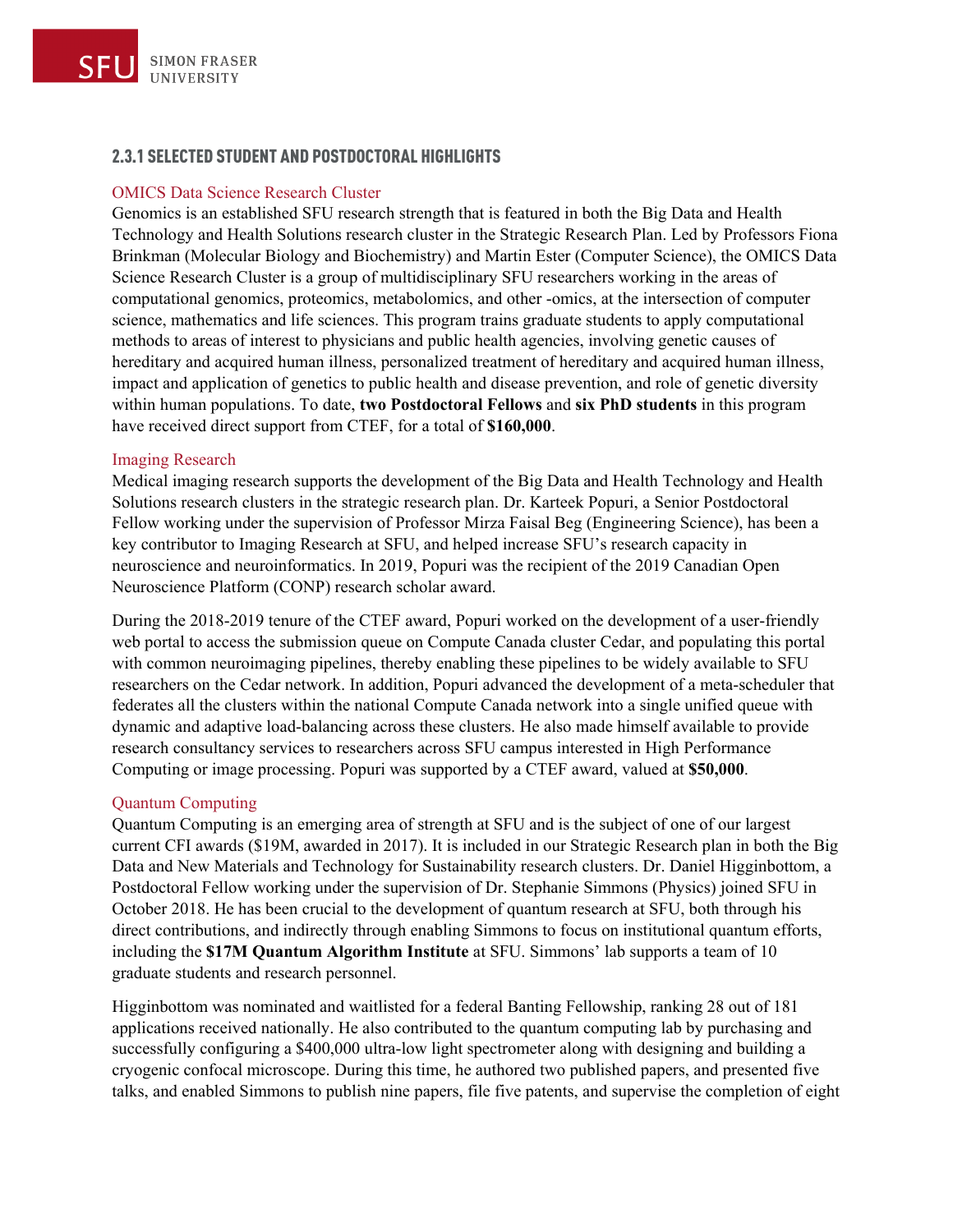theses (seven as senior supervisor). Simmons was invited to give eight keynote/plenary talks, 26 invited talks, and secured one of 15 global CIFAR Quantum Information Science Fellowships. Higginbottom was supported by a CTEF award valued at **\$100,000**.

#### 2.4 RESEARCH EQUIPMENT AND FACILITIES

This category accounts for a **\$3.7M** investment from CTEF to expand SFU's research infrastructure strategically, and for enhancing our capacity through new or upgraded research equipment and facilities. Accordingly, **\$3.1M** was used to fund the renovation of newly purchased research space in Surrey. This space is strategically located across the street from Surrey Memorial Hospital (SMH) and will host the **WearTech Labs university core facility**, which has been awarded a total of **\$8.25M** through a CFI award. The purchase and use of this space aligns with the City of Surrey's Economic Diversification Strategy in its support for Health Technology and Advanced Manufacturing. This SFU research core facility is a strategic fit for at the national, provincial, municipal and institutional levels. It is also in line with the Health Technology and Health Solutions research cluster of SFU's Strategic Research Plan.

CTEF funds of **\$200,000** were allocated towards the SFU Water Tower building, which hosts SFU's flagship Compute Canada supercomputer, Cedar, which is one of five national advanced research computing (ARC) systems—having already been awarded over **\$95M** through Federal and Provincial support. Cedar fast-tracks research that relies on big data in fundamental, applied and social sciences and humanities with unparalleled speed and agility, while dramatically transforming the kinds of questions researchers can ask and operationalize.

The remaining funds supported small-scale renovation costs at the SFU Library and strata fees for laboratory facilities at Surrey City Centre.

#### 2.5 SEED FUNDS FOR RESEARCH

CTEF has been the source of funds for supporting SFU researchers for bridging grants, **research personnel emergency grants**, and (non-international) travel grants. Over the past three years, more than **\$386,000** of CTEF expenditures were made in this category—delivering small-scale critical funds to many researchers 'just in time'. Prior to the revision of the CTEF ToR, these activities were supported through the University Priority Fund, the source of which is no longer available. The revised ToR allowed SFU's VPRI to use CTEF for these purposes directly. These funds are also used to top up Institutional SSHRC grants to support **Social Sciences and Humanities** research proposals that have met the agency's threshold for funding, but were not funded due to agency budget shortfalls.

#### 2.6 INTERNATIONAL COLLABORATIONS

Over the past three years, **\$457,500** from CTEF has been used to support SFU's international research initiatives, including support for international Travel Grants, a seminar series featuring international visiting scholars, international conference support and satellite meetings, and other international memberships. These expenditures have enabled SFU to increase its international research engagement, raise the profile of the university, and allow SFU researchers to extend their collaborations globally. Expenses in this category in Fiscal 2020-21 were reduced or deferred because of travel restrictions and reduced international activities during the pandemic.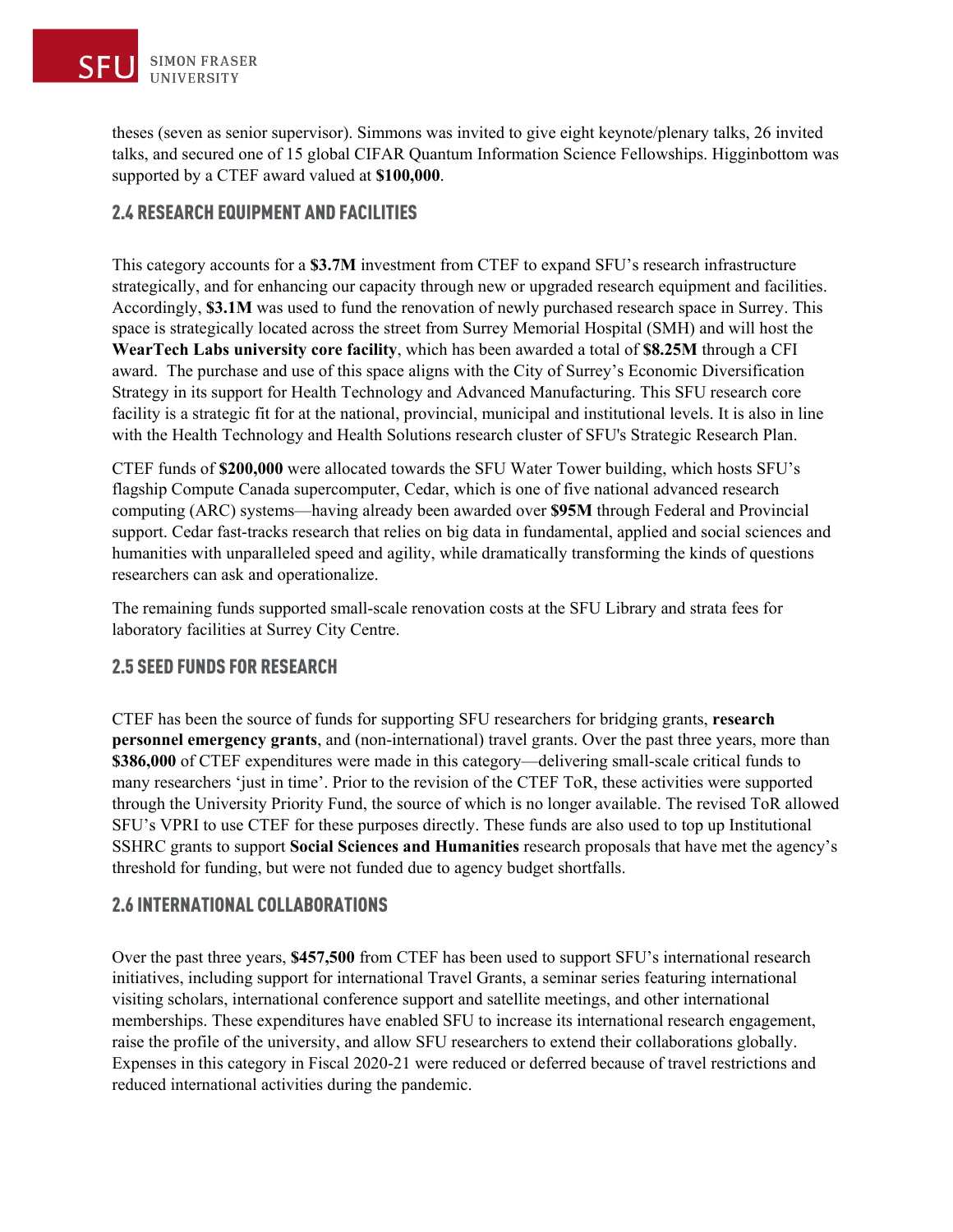#### 2.7 COMMUNITY-ENGAGED SCHOLARSHIP AND KNOWLEDGE MOBILIZATION

Community-engaged scholarship and Knowledge Mobilization are critical to the process of the research life cycle, from curiosity to discovery, to ideation, creation and invention, and dissemination of research for impact in society. Over the past three years, \$295,250 from CTEF was used towards the **University Publication Fund** and for support to the SFU Library for the **Knowledge Mobilization** initiative.

### 3.0 CTEF EXPENDITURE PLAN

#### 3.1. EXISTING COMMITMENTS AND FINANCIAL CAPACITY

The CTEF earned income for 2021/22 (FY 2022) is expected to be approximately \$2.4M. In addition, there is approximately \$800,000 carried-forward from previous years.

#### 3.2. NEW PROJECTS OR PLANS

In FY 2022, there are new plans to increase seed funds to support growth to SFU's success rates in the Tri-Agency competitions. In addition, our Strategic Priorities and Opportunities includes support for the Public Knowledge Project as an SFU research core facility. Under the Research Equipment and Facilities category, there will be support for new research institutes, including the Quantum Algorithms Institute and the Digital Democracies Institute.

| Category                                      | 2020-2021   | 2021-2022   |
|-----------------------------------------------|-------------|-------------|
| <b>Strategic Priorities and Opportunities</b> | 1,316,950   | 1,116,915   |
| <b>Student and Postdoctoral Support</b>       | 1,057,874   | 994,750     |
| <b>Research Equipment and Facilities</b>      | 299,340     | 315,000     |
| Seed Funds for Research                       | 90,000      | 150,000     |
| International                                 | 60,000      | 94,000      |
| Community-Engaged Scholarship                 | 115,250     | 115,250     |
| <b>Total</b>                                  | \$2,939,414 | \$2,785,915 |

#### 3.3. EXPENDITURE PLAN BY TOR CATEGORY

#### 3.3.1 STRATEGIC PRIORITIES AND OPPORTUNITIES

This category includes: the Public Knowledge Project's transition to a university core facility, strategic startup grants (including a new LEEF Chair in neuroscience), the Distinguished University Professors program, innovation activities, and prior commitments.

#### 3.3.2 STUDENT AND POSTDOCTORAL SUPPORT

Student support is budgeted at \$423,000 for undergraduate student research awards, \$466,750 for Graduate Fellowships, and \$105,000 for Postdoctoral Fellowships.